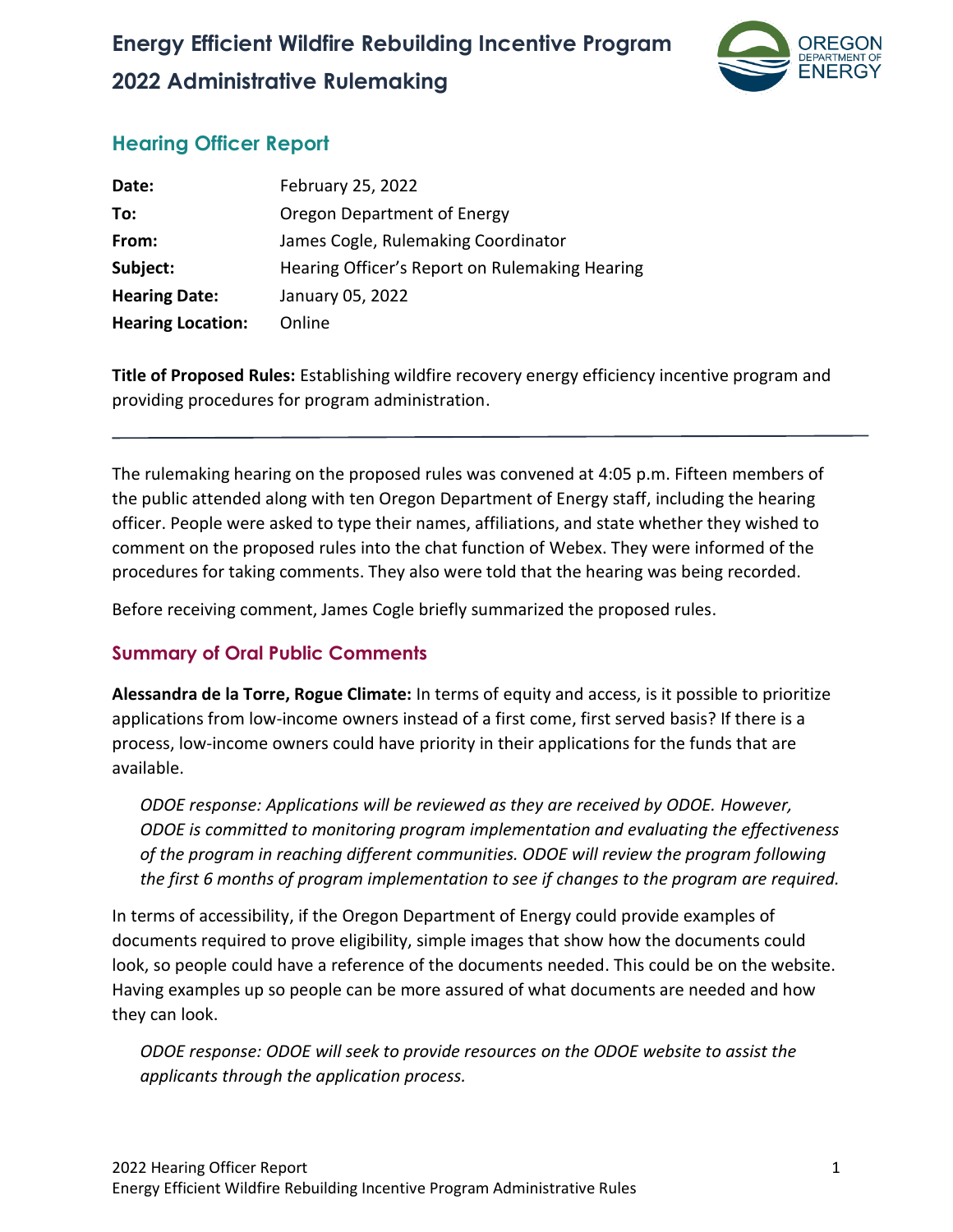For the language for the draft rule language, if retroactive rule language could be added. It is in the manufactured homes section, but wherever else it applies if it could be explicit that it is a retroactive incentive.

*ODOE response: Language has been added to the final rules to clarify that rebuilding completed prior to the incentive program start would still be eligible for the incentives.*

It says local government is the entity that is going to be determining the damaged or destroyed structures, but I am wondering if there are other ways to determine the structures such as the FEMA databases. Local government is not always accessible or sometimes it can be difficult to communicate to. If there is an issue with local government identifying people's location as a fire impacted home, are there other entities or databases that could be used to qualify an individual's location as a fire impacted zone? Is there space to have it open up?

*ODOE response: ODOE reviewed potential data and verification sources of structures damaged or destroyed in the 2020 Wildfires and determined local building departments have the most comprehensive understanding of structures destroyed and being rebuilt. ODOE will work with Oregon Housing and Community Services, Department of Consumer and Business Services, Oregon's Office of Emergency Management, and local stakeholders to share data, track rebuilding, and identify opportunities to improve our understanding of and communication with participating survivors and hard-to-reach communities.* 

The household definition, there have been issues with landlords refusing to give copies of their lease agreements to fire survivors or there are verbal agreements made and there is not a physical copy of a lease agreement. I am wondering how that can be mitigated especially with some households being split up. They may share just one address with their fire address before but may now be split up. Can more than one household use the same address if they now live separately?

*ODOE response: The program seeks to provide the owner of a structure that has been damaged or destroyed by wildfire an incentive to rebuild in an energy efficient manner. Eligibility for an incentive is not tied to the owner of the structure at the time of the wildfire but the owner of the structure at the time of the incentive application.*

**Maya Jarrad, Rogue Climate:** A barrier to access is the deadlines for people to have submitted applications and completed projects by. It may be beneficial to extend those deadlines by 6-12 months. Right now, many people who are planning on rebuilding in Jackson County especially manufactured homes are waiting on a private developer or a plot developer to finish cleaning up and re-permitting and then improving those lots again so people can move back, so it is not an option for them to move back yet. They are dependent upon the timelines of the landowner.

*ODOE response: The legislature set the timelines for funds to be distributed. ODOE recognizes current timelines are too short to support the entire rebuilding process and this has been brought to the attention of the Governor's Office and members of the legislature. At committee meetings in Fall 2021 former Rep. Brian Clem, who was then Chair of the*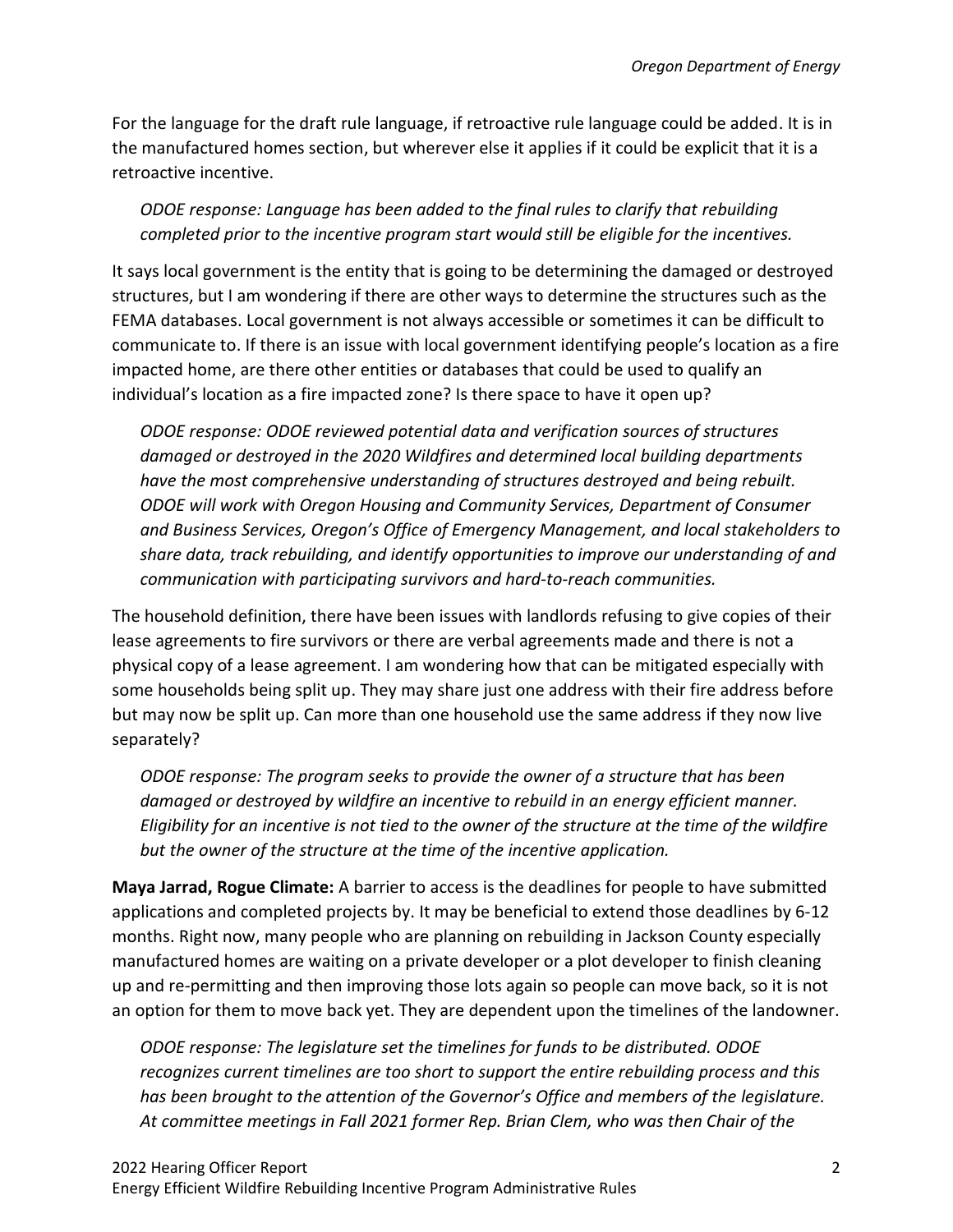*House Interim Committee on Wildfire Recovery, placed it on the record that the legislature supported and recommended extending the implementation time of state programs so more people would have the time to take advantage of the programs. Legislative action may happen in the 2023 legislative session.*

Some of the power infrastructure, the grid or the inverters at the pole need some upgrades when a large amount of people in one plot/lot/street convert appliances from gas to electric. There may be costs that one consumer may be asked to pay if they are converting all their appliances to electric for a single lot, that could be a cost of \$15,000 for example. Could there be some sort of contingency plan or discussion with the utility companies for distributing that cost, or subsidy to assist with the power upgrade at the pole in order for people to adopt appliance upgrades. It is a lottery as to whether a lot would need the upgrade and a property owner wouldn't know until they are changing the appliances.

*ODOE response: The incentive program is focused on energy efficient rebuilding of structures using building codes and above code utility programs as standards to encourage energy efficiency. Rebuilding structure owners may use natural gas, electricity or other fuels to be eligible for incentives. We recognize rebuilding communities may see this as an opportunity to change their structures and the fuels they use. ODOE's program does not offer support for fuel switching at this time.* 

One additional way to qualify people as fire affected or to know their income level. A number of fire affected communities are vetting cases through the disaster case management program that Oregon DHS is involved with in a lot of communities. The disaster case managers are not able to work with every fire survivor as there are waitlists, but this may be one possible venue other than through the local government systems.

*ODOE response: ODOE is exploring alternative ways to verify eligibility for low- or moderateincome incentives and added language in program draft rules to provide greater flexibility and options. ODOE is committed to working with state and local organizations in verifying income level of survivors they are currently working with. The program seeks to provide the owner of a structure that has been damaged or destroyed by wildfire an incentive to rebuild in an energy efficient manner. It is not tied to the owner of the structure at the time of the wildfire but the owner at the time of the application.*

## **Written Comments**

The following persons submitted written comments at the hearing.

**John Schmiedl, Santiam Hospital:** In the Santiam Canyon of Marion County there is a community called Breitenbush. I believe their community is, by tax ID criteria, considered a private business, but they also provide year-round housing to their employees and live in an intentional community. Working and living go hand in hand. As they were affected by the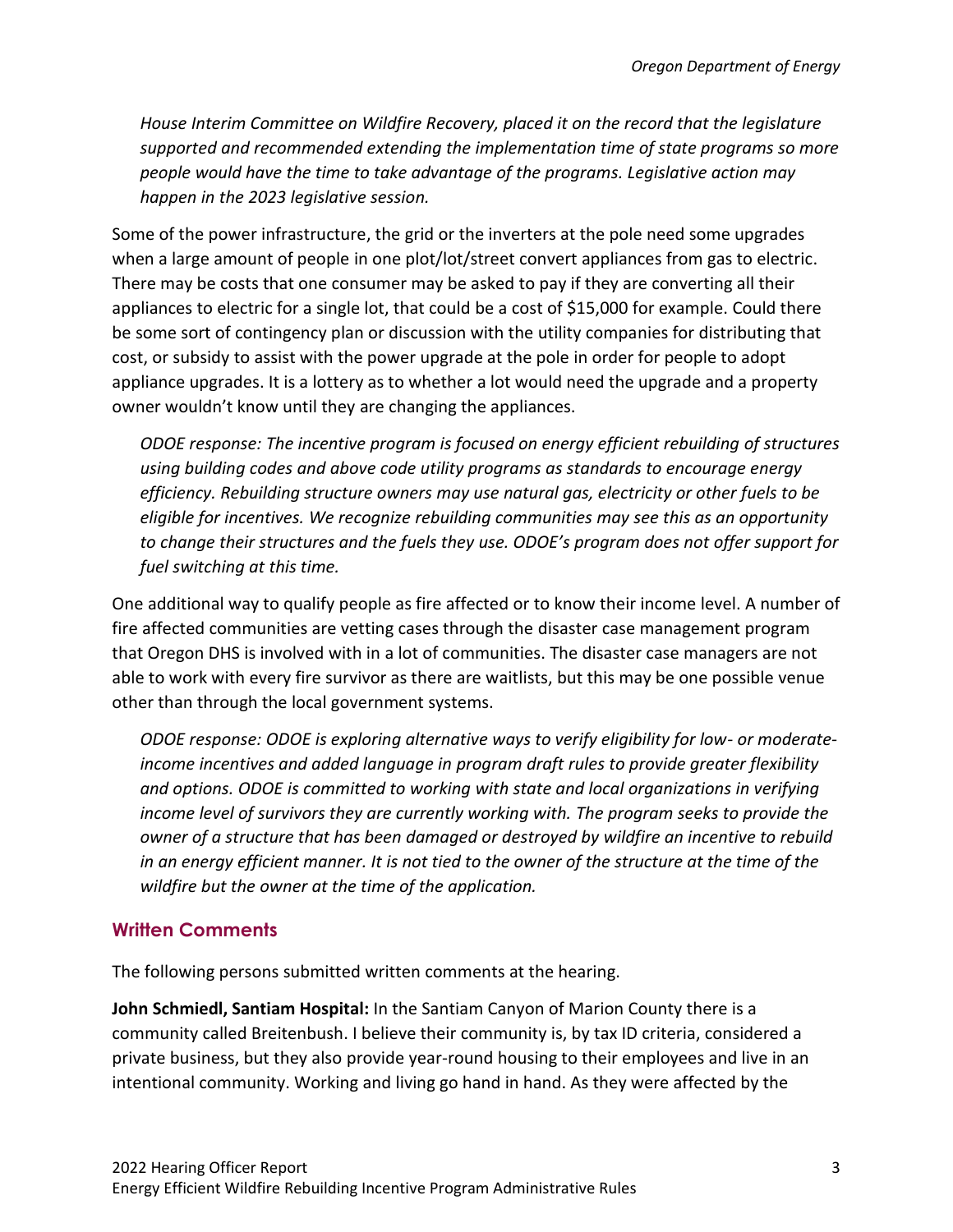wildfires, and I think have a number of clean energy strategies, might they still be eligible for these incentives?

*ODOE response: The program does not provide a requirement of who the owner of a residential structure or commercial structure can be. A private business would still be eligible for the incentive program and the incentive they are eligible for would depend upon the building code the structure being rebuilt is required to meet.*

**Lorraine:** I've had a lot of people explain to me that they are interested in purchasing a property as a group (2-4 families). How might this be equitably allowed in your grant? Can individual families stack grants on one property?

*ODOE response: The incentives are tied to the destroyed or damaged structures. Rule language has been added to clarify that if more than one structure was on a property, they may each be eligible for an incentive. Also, additional changes to the rule may allow new accessory dwelling units that are built on a property that were not previously present to be eligible to receive an above code level incentive.*

In August of 2019 I bought a mobile home in a family park for \$30k. To replace a smaller mobile home today in a family park in this area now can cost well over \$100k MORE. We are so grateful for these grants that are becoming available...but we really need the grant rules to be flexible alternative building options like 3d printed homes. There is a neighborhood of 3d printed homes coming here in about 1 year. For the people will not own the land but will own the homes, those payments will be at least 1,200 per month. It would be nice to know whether the grant would be around or applicable to those people. People aren't able to return to parks until the infrastructure is rebuilt, and hope for the future is important.

*ODOE response: ODOE is committed to monitoring program implementation and evaluating the effectiveness of the program in reaching different communities. ODOE will review the program following the first 6 months of program implementation to see if changes to the program are required.*

People are unable to financially bear the full burden of purchasing the property and building on it and in some cases may partner with the property owner to share the costs or rebuilding. In some cases people are coming together to build multiple dwellings on one property to reduce costs and are looking to see how incentives that are coming available may be applied. Would they be able to use grant funds to do something like that? ADUs are being allowed in this area and in several different jurisdictions and it would be helpful to be able to tell people that if you can come to an agreement with the property owner to build an ADU on their property that incentives are available to do so. In some cases this is relatives.

*ODOE response: The program seeks to provide the owner of a structure that has been damaged or destroyed by wildfire an incentive to rebuild in an energy efficient manner. Changes to the rules were made that may allow new accessory dwelling units that are built on a property that were not previously present to be eligible to receive an above code level*